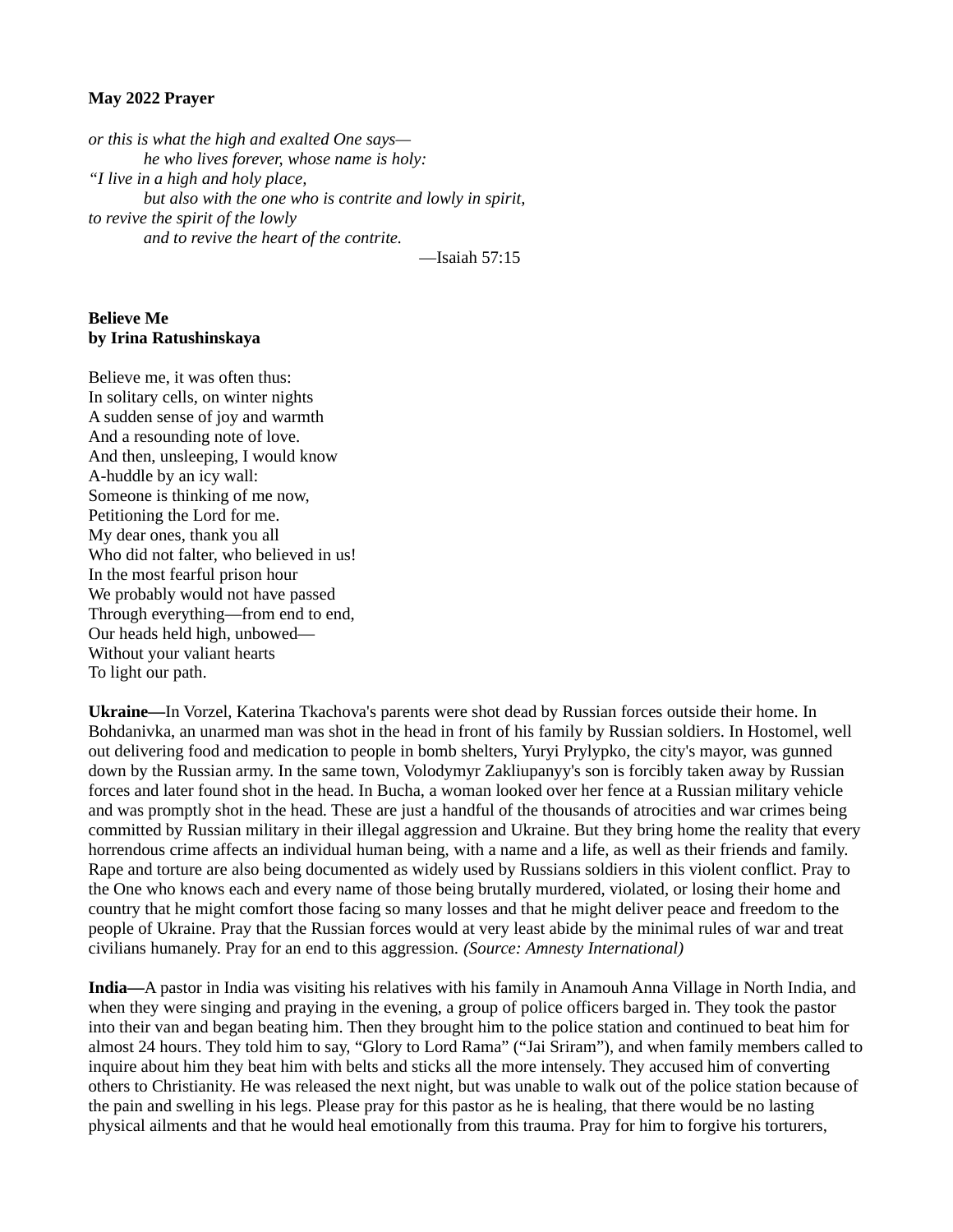police officers who are supposed to protect and instead used their authority for brutality. Please pray for the protection of religious minorities in India who are so often targeted in this way, and that Christianity would flourish despite the persecution. *(Source: International Christian Concern)*

**Turkey—**Istanbul's Heavy Penal Court sentenced Human Rights Activist Osman Kavala to life in prison for allegedly attempting to overthrow the government of Turkey. Amnesty International's European director calls this a "travesty of justice of spectacular proportions." He says, "This verdict deals a devastating blow not only to Osman Kavala . . . but to everyone who believes in justice and human rights activism in Turkey and beyond. The court's decision defies all logic. The prosecuting authorities have repeatedly failed to provide any evidence that substantiates the baseless charges of attempting to overthrow the government. This unjust verdict shows that the trial was only an attempt to silence independent voices." Pray for truth and justice in the court systems of Turkey. Pray that if Osman does not know Jesus, he would come to salvation while he's in prison. Pray for his protection and for him to be released of all charges. Pray that others would soon take his place in defending the cause of justice and human rights in Turkey despite the risk of persecution and arrest. *(Source: Amnesty International)*

**Sri Lanka—**On March 6, a mob of 600 people stormed the newly planted church of Pastor Indunil. Breaking window and hurled threats. Hearing of the attack, congregants rushed to the aid of the pastor and his family, and the crowd turned on them, beating some of them so severely they have been hospitalized. The police eventually intervened and dispersed the crowd, but the local authorities have demanded that Pastor Indunil no longer hold services. However, this persecution has only strengthened the church's resolve. They continue to meet in homes, are praying more, and report how the Bible has come alive for them. Pray for the Christians of Sri Lanka, who make up only 4 percent of the population, that they will be protected and that they will continue to grow in their faith and be bold. Pray for local authorities to come to see Christians in the region as friends and not threats, to support and protect them, and to work to help the local community to come to accept Christian churches. *(Source: Open Doors)*

**Cuba—**Since the peaceful protests of July 2021, the Cuban government has increased its repressive targeting of any groups exercising their beliefs, including the Ladies in White—a peaceful movement of women who have relatives who are prisoners of conscience. Each week since 2003, they have met to silently march, pray, attend mass, and stand witness to the unjust detention of their loved ones. For this, they endure harassment, arrest held in poor conditions. We join CSW in praying for the following specific situations: "María Josefa Acon Sardiña and Micaela Roll Gibert were arrested by agents of the National Revolutionary Police while leaving a Ladies in White prayer meeting. They were taken to a police unit, interrogated, threatened and released several hours later. Such arrests are a regular occurrence. Berta de Los Ángeles Soler Fernández is the leader of the Ladies in White, and one of the women most routinely, violently and systematically targeted by state authorities. Ask God to provide Berta with strength and resilience. Pray that she would remain secure in the love of God that surpasses knowledge. Reverend Lorenzo Rosales Fajardo has been unjustly detained since he participated in nationwide peaceful protests on 11 July 2021. He was sentenced to eight years in prison after his trial in December, yet neither Pastor Lorenzo nor his wife learnt of the decision until over three months later. Ask God that Pastor Lorenzo would be swiftly released and returned to his family." Pray for freedom of belief and expression in Cuba, for the government to relent from it oppressive tactics, and for many to find Christ. *(Source: Christian Solidarity Worldwide)*

**Sudan—**While Christians in a church in Hajj Abdallah were praying during a church service for Palm Sunday, an Islamic extremist group attacked them. They beat the pastor, named Estefanos, and three women, and all four needed medical treatment as a result. The attackers, including a police officer, also damaged church property such as Bibles, tables, and chairs. Pray for justice in this case, where innocent people were attacked for no reason. Pray that the attackers would feel convicted of their wrongdoing, seek forgiveness from Christ, and turn to Him in repentance for salvation. Pray that what wicked men intended for evil, God would use for His glory. Pray also for healing for those who were injured, and that the church would be able to meet safely in the future. *(Source: Middle East Concern)*